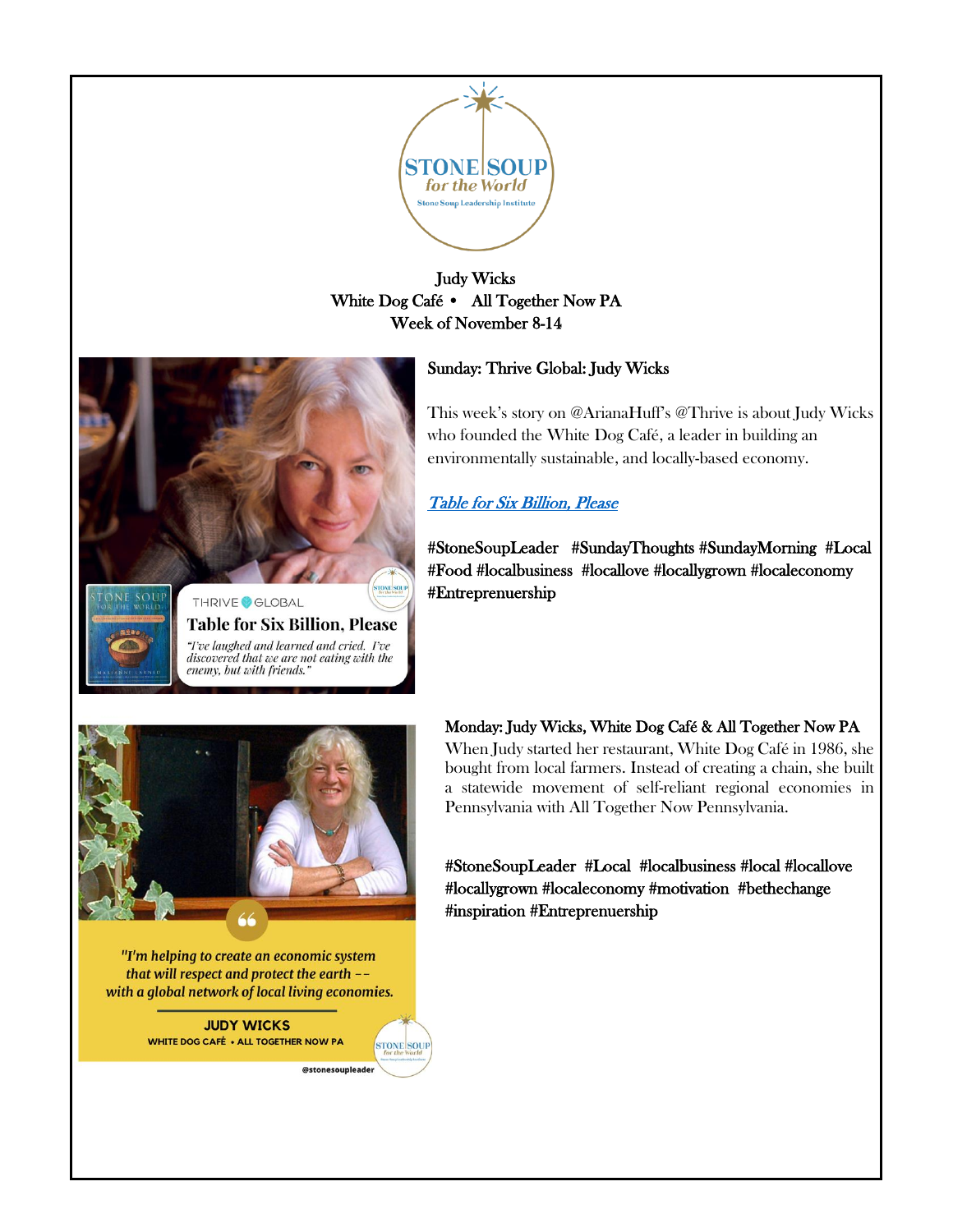

#### Tuesday: Hero Report: Judy Wicks

Judy has a powerful vision for the world -- a global economy with a network of self-reliant and sustainable local economies connected by small-to-small fair trade relationships. "My community needed a store that specialized in locally made products and fair trade so I created the Black Cat."

#StoneSoupLeader #Local #localbusiness #local #locallove #locallygrown #localeconomy #motivation #bethechange #inspiration #Entreprenuership

# **GOOD MORNING. BEAUTIFUL BUSINESS**



THE UNEXPECTED JOURNEY OF AN ACTIVIST<br>ENTREPRENEUR AND LOCAL ECONOMY PIONEER

**JUDY WICKS** 

#### Wednesday: Book: Judy Wicks

Judy Wick's book, Good Morning, Beautiful Business, traces the roots of her journey - exploring what it takes to marry commerce with social change, and do business differently.

#StoneSoupLeader #Local #localbusiness #local #locallove #locallygrown #localeconomy #motivation #bethechange #inspiration #Entreprenuership



**Good Morning, Beautiful Business** is a memoir about the evolution of **Judy Wicks who would** not only change her neighborhood, but would also change her world helping communities far and wide to create local living economies that value people and place as much as commerce.

#### **THANK YOU TO JUDY WICKS** & THE WHITE DOG CAFÉ

for hosting the Stone Soup Leadership Institute's Reception at the America's Promise, The Presidents' Summit for America's Future

Stone Soup for the World: Life-Changing Stories of Everyday Heroes as presented to all governors, mayors, community delegations, business leaders and celebrities

ful...young and old alike will be inspired<br>by the hundreds of ideas for<br>we can help our children, our schools,<br>our communities and our country<br>to be the best we can be."

#### Wednesday: Thank You Judy Wicks & White Dog Café

When the Stone Soup Leadership Institute was invited to the prestigious America's Promise, The President's Summit for America's Future a-- Judy Wicks and the White Dog Café hosted our reception. Wonderful food, great people - a celebration to remember!

#StoneSoupLeader #Local #localbusiness #local #locallove #locallygrown #localeconomy #motivation #bethechange #inspiration #Entreprenuership